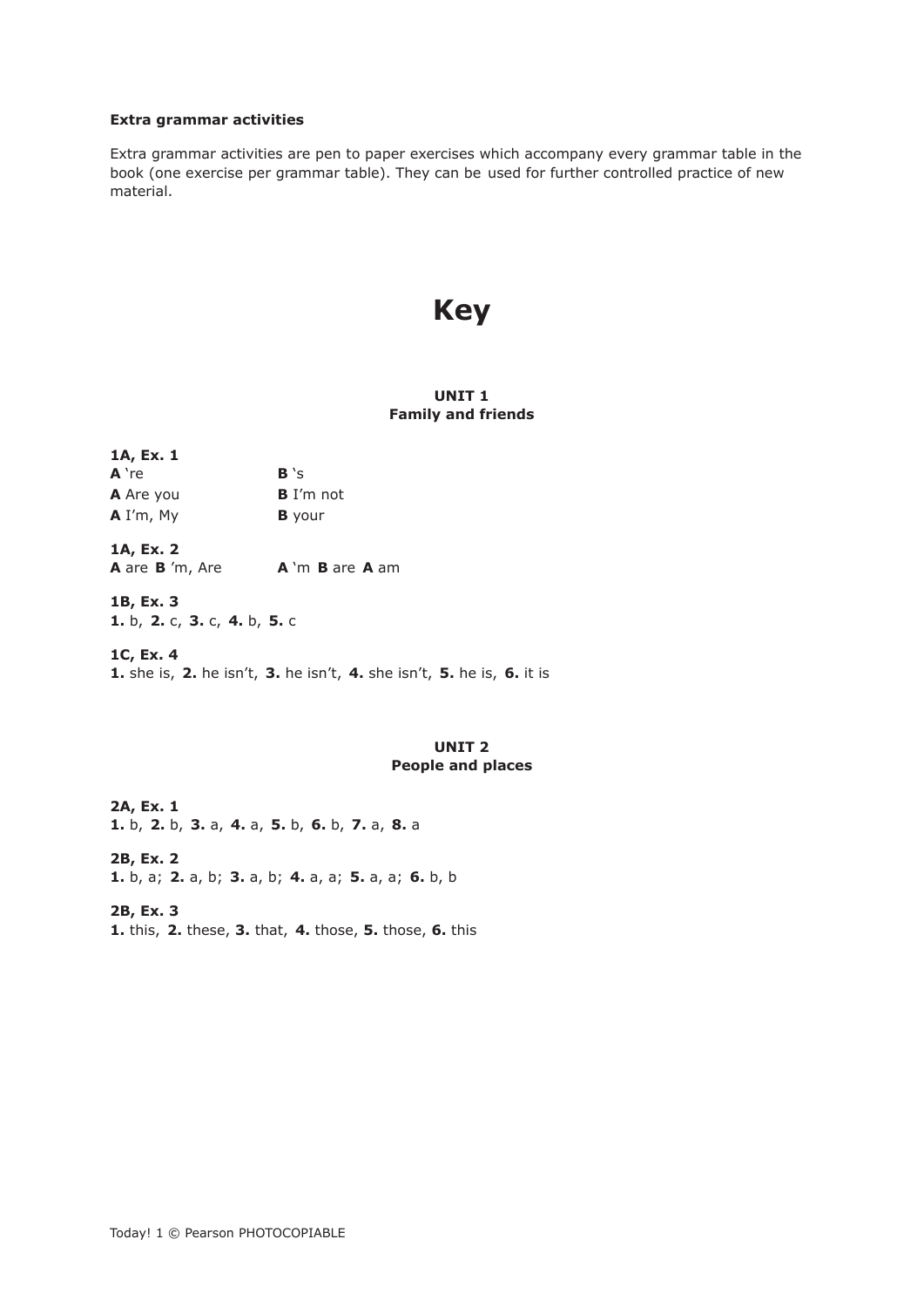#### **UNIT 3 House and home**

**3A, Ex. 1 1.** 1a, 2b, 3a; **2.** 1b, 2b; **3.** 1a, 2b, 3b

**3B, Ex. 2 1.** parents', **2.** dad's, **3.** cousin's, **4.** Susan's, **5.** friends'

**3C, Ex. 3 1.**b, **2.**a, **3.**c, **4.**a, **5.**b, **6.**a

## **UNIT 4 Me and my things**

**4A, Ex. 1 1.** haven't got, 've got; **2.** have… got, have; **3.** haven't got, 've got; **4.** Have… got, haven't

**4B, Ex. 2 1.** 've got, **2.** Have, **3.** haven't, **4.** got, **5.** got, **6.** have, **7.** haven't got

**4B, Ex. 3 1.** a, **2.** b, **3.** b, **4.** a, **5.** b, **6.** b

### **UNIT 5 Routines**

**5A, Ex. 1 1.** have, have; **2.** gets, gets, get; **3.** go, go; **4.** watches, watch; **5.** finishes, finish

**5A, Ex. 2 1.** usually, **2.** always, **3.** often, **4.** never, **5.** often

**5B, Ex. 3 1.** a, she has; **2.** b, they do; **3.** b, we do **4.** a, we don't; **5.** b, she does; **6.** a, they do

**5C, Ex. 4 1.** don't work, **2.** doesn't sit down, **3.** don't go, **4.** don't wear, **5.** doesn't wear

**5C, Ex. 5 1.** Where, c; **2.** What, a; **3.** What time, b; **4.** What, d

## **UNIT 6 Outside**

**6A, Ex. 1 1.** d, **2.** c, **3.** e, **4.** b, **5.** a, **6.** f

**6B, Ex. 2 1.** b, **2.** a, **3.** c, **4.** a, **5.** b, **6.** a

**6B, Ex. 3 1.** b, **2.** a, **3.** c, **4.** a, **5.** c, **6.** a, **7.** b